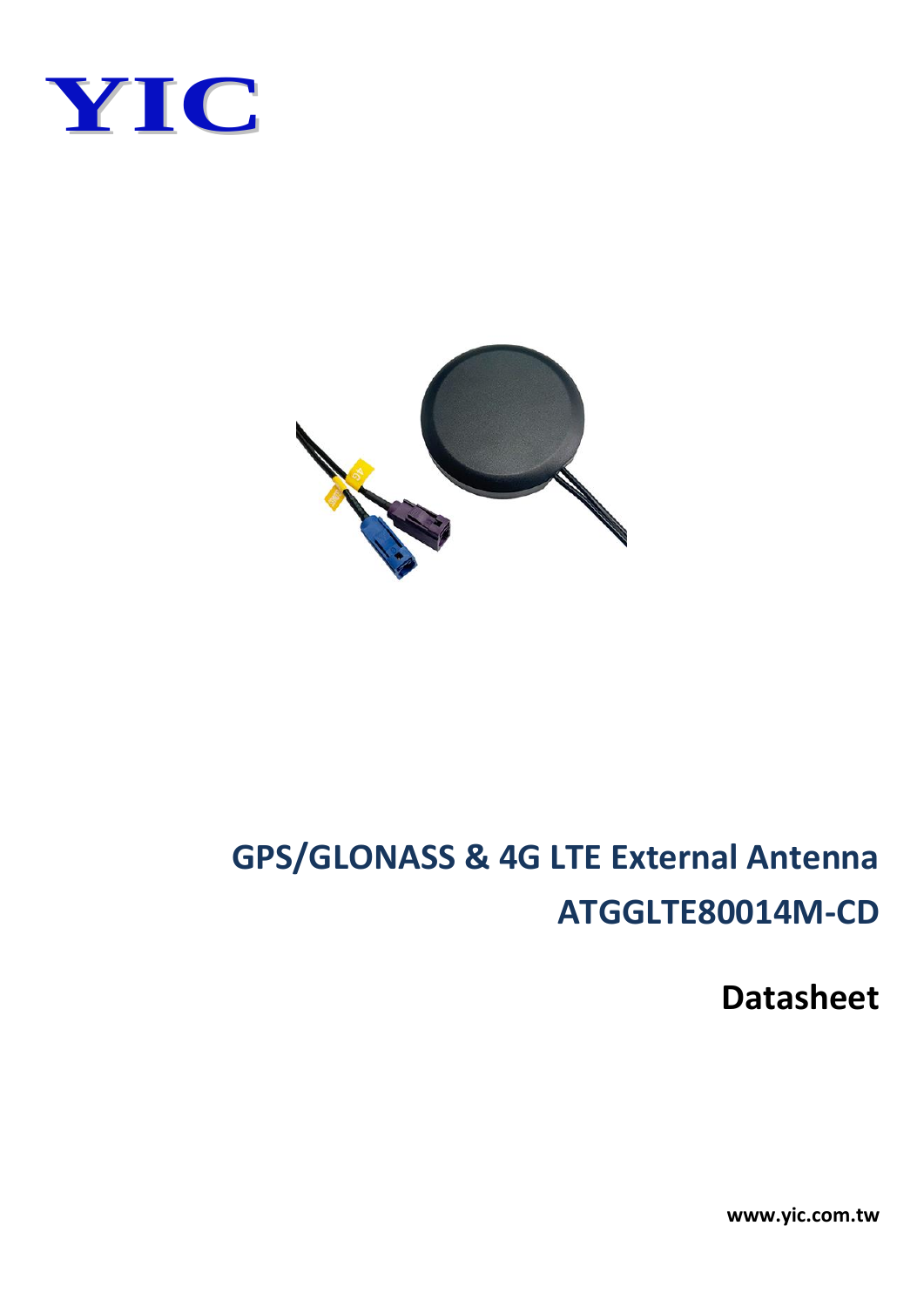



#### **1. Specification**

| Item                |                        |                        | <b>Specifications</b>         |  |
|---------------------|------------------------|------------------------|-------------------------------|--|
|                     |                        | Center Frequency       | 1575.42MHz &1602MHz           |  |
|                     | Dielectric Antenna     | <b>Band Width</b>      | 10MHz Min (Return loss -10dB) |  |
|                     |                        | Polarization           | <b>RHCP</b>                   |  |
|                     |                        | Gain                   | 4dBic (Zenith)                |  |
|                     |                        | V.S.R.W                | 2.0                           |  |
| GPS/GLONASS Antenna |                        | Impendence             | 50 $\Omega$                   |  |
|                     | <b>LNA</b>             | Gain                   | 28±3 dB                       |  |
|                     |                        | Noise Figure           | < 1.5                         |  |
|                     |                        | V.S.R.W                | 2.0                           |  |
|                     |                        | <b>Supply Voltage</b>  | 3.3 Тур.                      |  |
|                     |                        | Current<br>Consumption | 14 <sub>m</sub> A             |  |
|                     | <b>Frequency Range</b> |                        | 750~960MHz & 1710~2690MHz     |  |
| <b>LTE Antenna</b>  | V.S.R.W                |                        | 2.0                           |  |
|                     | Polarization           |                        | Linear                        |  |
|                     | Gain                   |                        | 3dBi                          |  |
|                     | Impendence             |                        | 50 $\Omega$                   |  |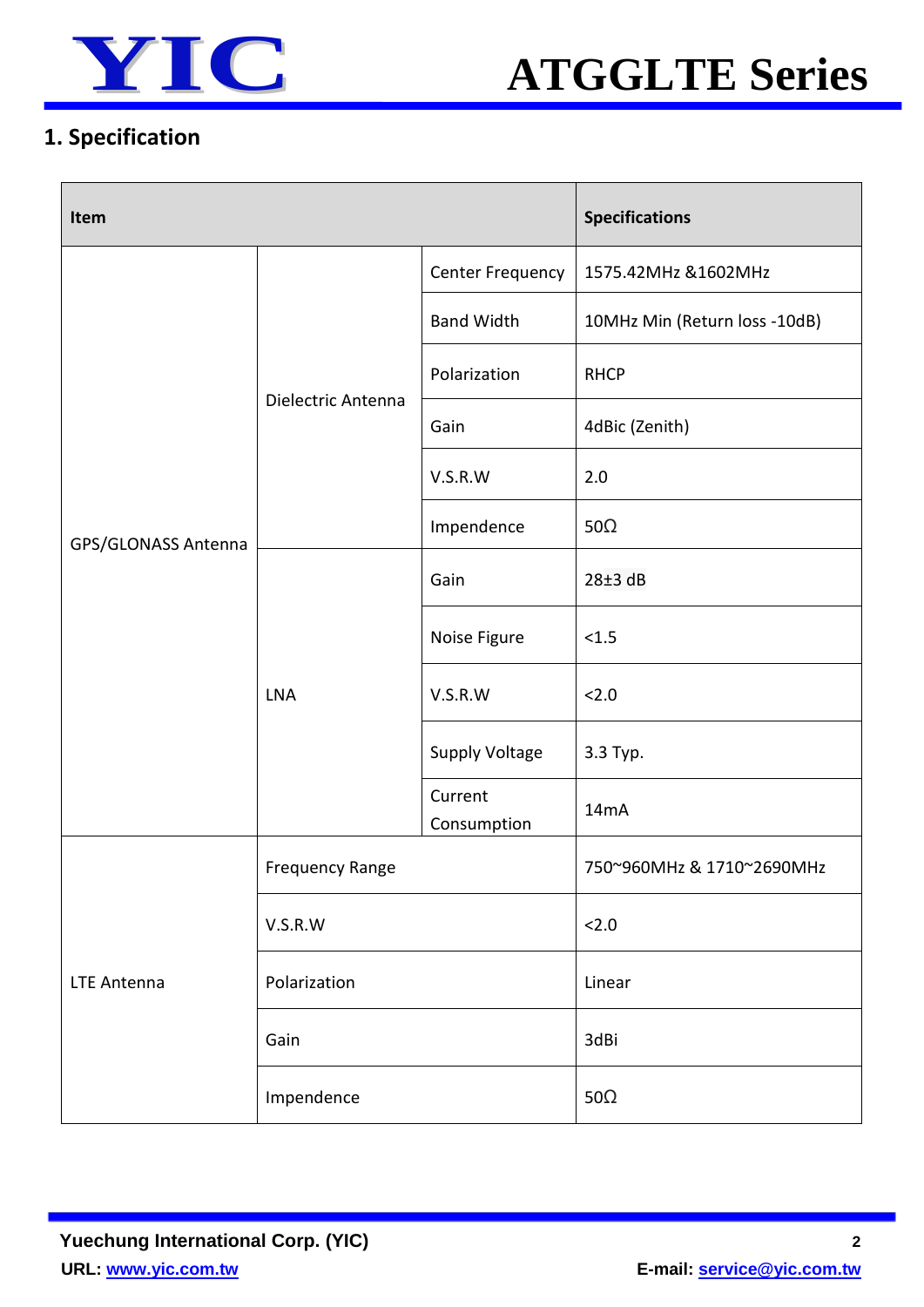



| Item          |                              | <b>Specifications</b>                           |  |
|---------------|------------------------------|-------------------------------------------------|--|
| Mechanical    | Cable                        | RG174,3m                                        |  |
|               | Connector                    | <b>GNSS: FAKRA-C Blue</b><br>4G: FAKRA-D Violet |  |
|               | Material                     | <b>ABS</b>                                      |  |
|               | sheathing                    | 80x14±1mm                                       |  |
|               | Mounting                     | Magnetic                                        |  |
| Environmental | <b>Operating Temperature</b> | $-40^{\circ}$ C $-+85^{\circ}$ C                |  |
|               | <b>Relative Humidity</b>     | Up to 95%~100%                                  |  |
|               | Waterproof                   | <b>IP67</b>                                     |  |
|               | Vibration                    | 10 to 55Hz                                      |  |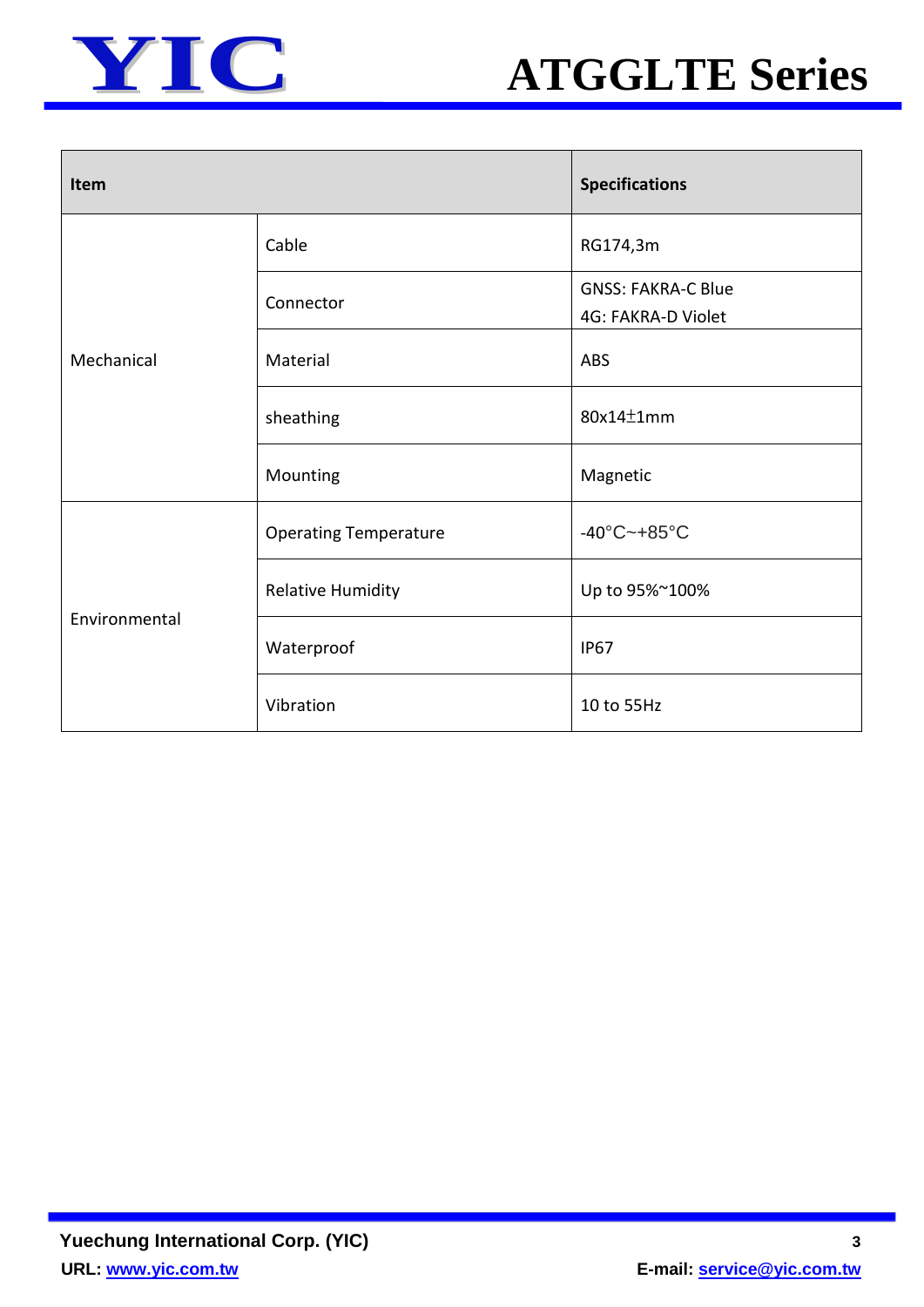

## **YIC ATGGLTE Series**

#### **2. LNA & S22 Return Loss**



**\*all measurements were conducted with 0.5m RG174 cable**

#### **\*Formula = Patch Antenna Average Gain + LNA typical gain-RG174 cable loss**

**@1.2dB per meter = Gain at connector**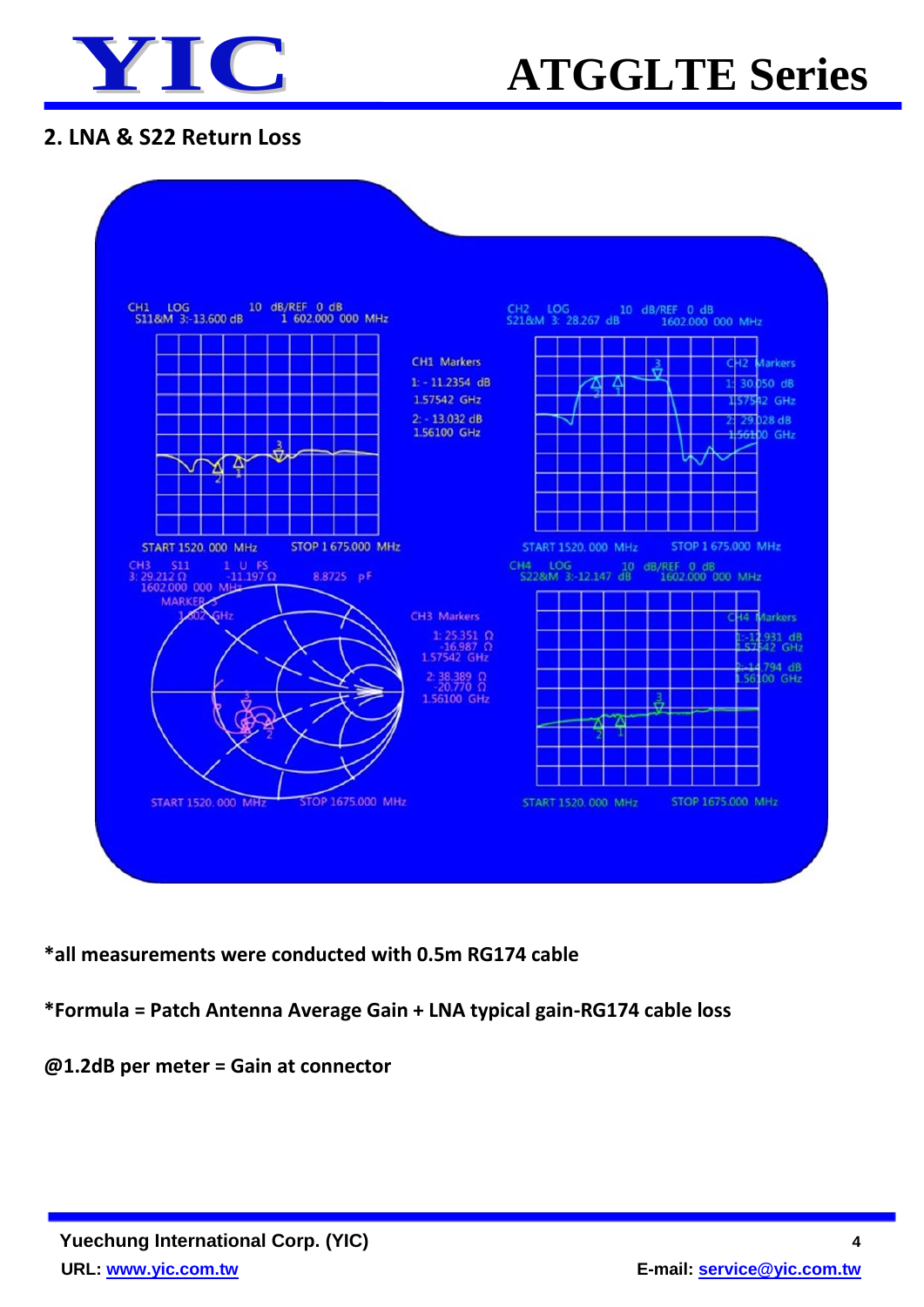



#### **3. Circuit Diagram**



#### **4. Antenna Field Trial Results**

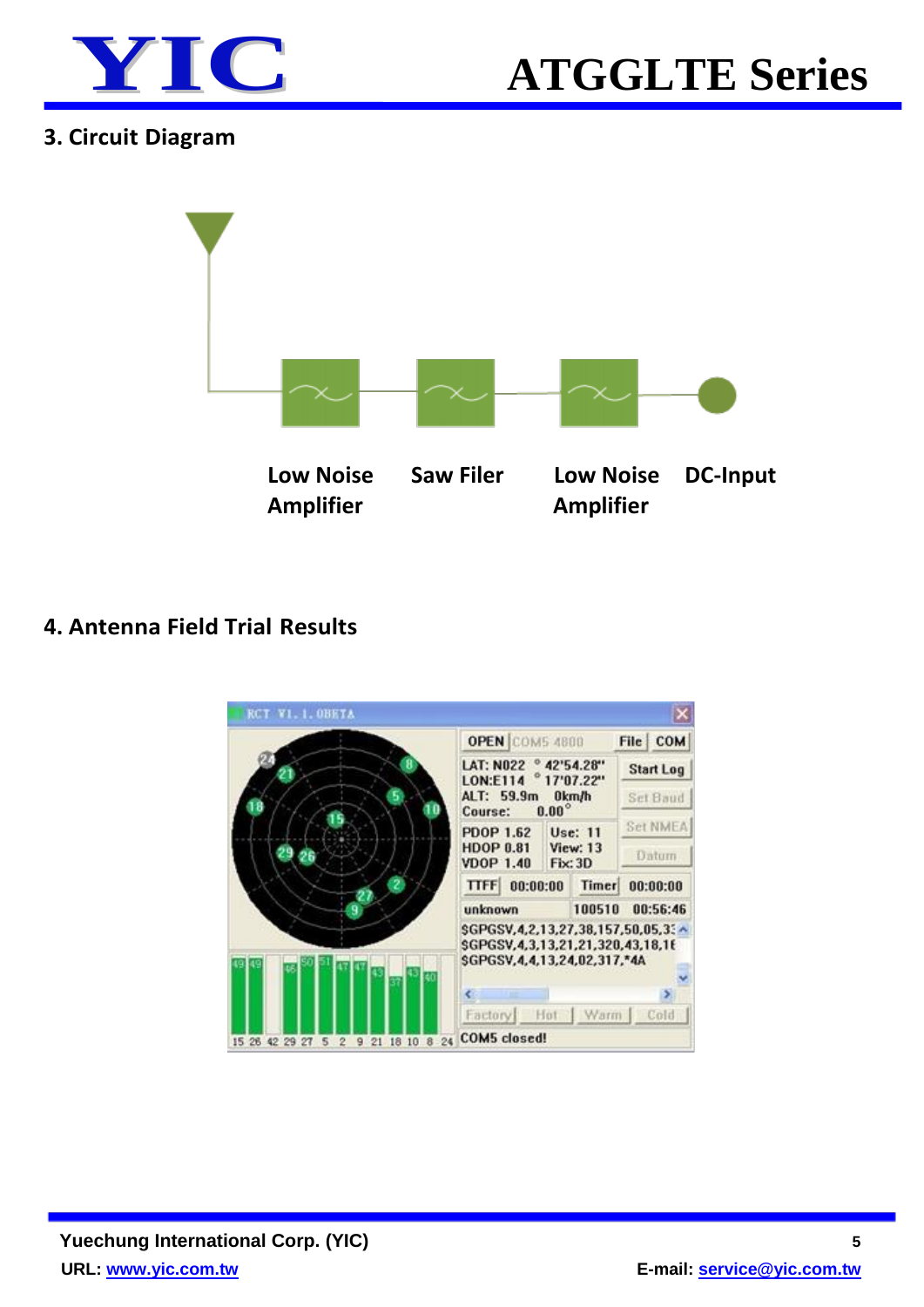

#### **5. V.S.W.R for 4G LTE**

#### Table 5-1

| Frequency<br>Band(MHz) | 750 | 960 | 1710 | 2960 |
|------------------------|-----|-----|------|------|
| V.S.W.R                | 1.4 | 1.4 | 1.2  | .    |

#### Table 5-2

| Frequency<br>Band(MHz) | 750                                                                                                                                                                               | 960        | 1710 | 2690 |
|------------------------|-----------------------------------------------------------------------------------------------------------------------------------------------------------------------------------|------------|------|------|
| <b>Typical Value</b>   | $\leq 2.5$                                                                                                                                                                        | $\leq$ 2.5 | ≤2.0 | ≤2.0 |
| Measuring<br>Method    | 1. A 50Ω coaxial cable is connected to the Antenna. Then this cable is connected to a<br>network analyzer to measure the VSWR.<br>Keeping this jig away from metal at least 20 cm |            |      |      |

#### **6. Efficiency and Gain**

| Frequency(MHz) | Efficiency (%) | Peak GAIN (dBi) |
|----------------|----------------|-----------------|
| 824            | 37.55          | 0.36            |
| 960            | 39.48          | 0.86            |
| 1710           | 42.68          | 2.05            |
| 2170           | 45.02          | 3.18            |
| 2690           | 41.65          | 2.96            |